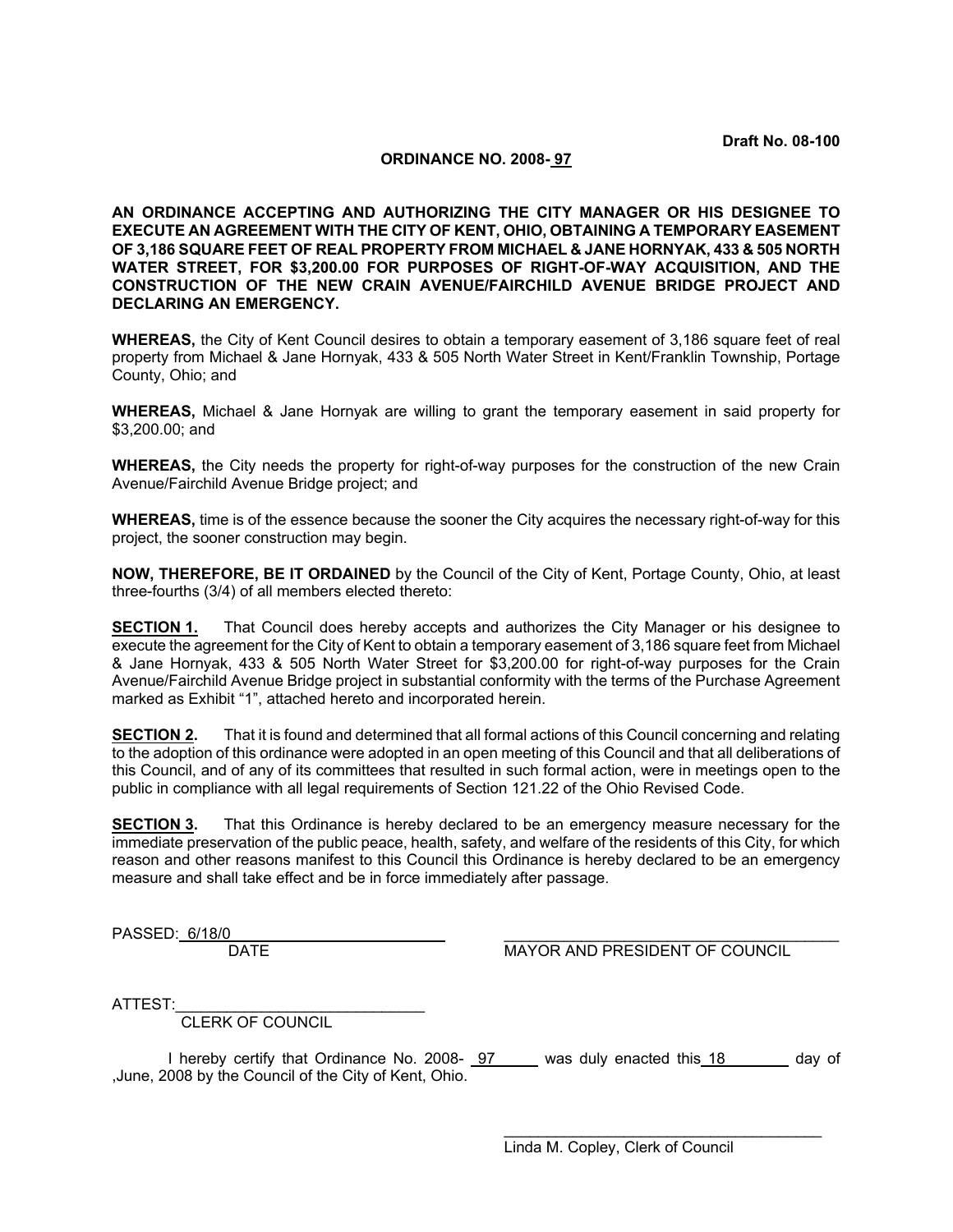## **PARCEL 54-T POR-CRAIN AVENUE TEMPORARY EASEMENT FOR THE PURPOSE OF PERFORMING THE WORK NECESSARY TO REMOVE RETAINING WALL, RECONSTRUCT RETAINING WALL, DRIVE, STEPS AND COMPLETE GRADING FOR APPROXIMATELY 24 MONTHS FROM DATE OF ENTRY BY THE STATE OF OHIO, DEPARTMENT OF TRANSPORTATION**

#### **[Surveyor's description of the premises follows]**

 Situated in the City of Kent, County of Portage and State of Ohio, being part of Lot 31 of Original Franklin Township, T-3-N, R-9-W, being a parcel of land lying on the right side of the centerline of rightof-way of N. Water Street (80 feet), as shown on the POR-CRAIN AVENUE plans made for the City of Kent, Ohio by ARCADIS G & M of Ohio, Inc. and as recorded in Reception Number of the records of Portage County, Ohio and being located within the following described points in the boundary thereof:

 Commencing at a 3/8" iron pin in a monument box found at the intersection of the westerly line of Original Lot 31 and the centerline of right-of-way of Lake Street (60 feet) at Station 60+27.16 on the centerline of right-of-way of Lake Street, also being Station 60+58.51, 10.00' left of the centerline of right-of-way of N. Water Street;

 Thence **South 00° 13' 42" East 385.24'** along the westerly line of Original Lot 31, parallel with and 10.00' from the centerline of right-of-way of N. Water Street (passing over a bolt found 8.25' from said 3/8" iron pin) to Station 56+73.27, 10.00' left of the centerline of right-of-way of said N. Water Street;

 Thence **North 89° 46' 18" East 50.00'** perpendicular from the centerline of right-of-way line of N. Water Street, passing over said centerline at a distance of 10.00', to the northwest corner of a parcel of land now or formerly owned by Michael H. Hornyak and Jane A. Hornyak (Grantors) recorded in Volume 414, Page 628, at Station 56+73.27, 40.00' right of the centerline of right-of-way of said N. Water Street, witnessing a 5/8" iron pin found at Station 56+73.27, 39.97" right of the centerline of right-of-way of said N. Water Street; also being the TRUE PLACE OF BEGINNING of the temporary easement herein described:

- 1. Thence **North 89° 46' 18" East 33.29'** along the northerly property line of said Hornyak parcel to Station 56+73.27, 73.29' right of the centerline of N. Water Street;
- 2. Thence **South 16° 32' 33" West 4.48'** through said Hornyak parcel to Station 56+68.98, 72.00' right of the centerline of N. Water Street;
- 3. Thence **South 00° 13' 14" East 16.36'** through said Hornyak parcel to Station 56+52.62, 72.00' right of the centerline of N. Water Street;
- 4. Thence **South 24° 35' 42" East 21.90'** through said Hornyak parcel to Station 56+32.67, 81.03' right of the centerline of N. Water Street;
- 5. Thence **South 00° 19' 47" East 15.55'** through said Hornyak parcel to Station 56+17.12, 81.06' right of the centerline of N. Water Street;
- 6. Thence **South 46° 02' 55" West 13.36'** through said Hornyak parcel to Station 56+07.88, 71.41' right of the centerline of N. Water Street;
- 7. Thence **South 16° 27' 15" West 17.07'** through said Hornyak parcel to Station 55+91.53, 66.51' right of the centerline of N. Water Street;
- 8. Thence **South 00° 34' 30" East 6.12'** through said Hornyak parcel to Station 55+85.41, 66.54' right of the centerline of N. Water Street;
- 9. Thence **South 60° 30' 42" West 22.96'** through said Hornyak parcel to the southerly property line of said parcel at Station 55+74.14, 46.52' right of the centerline of N. Water Street;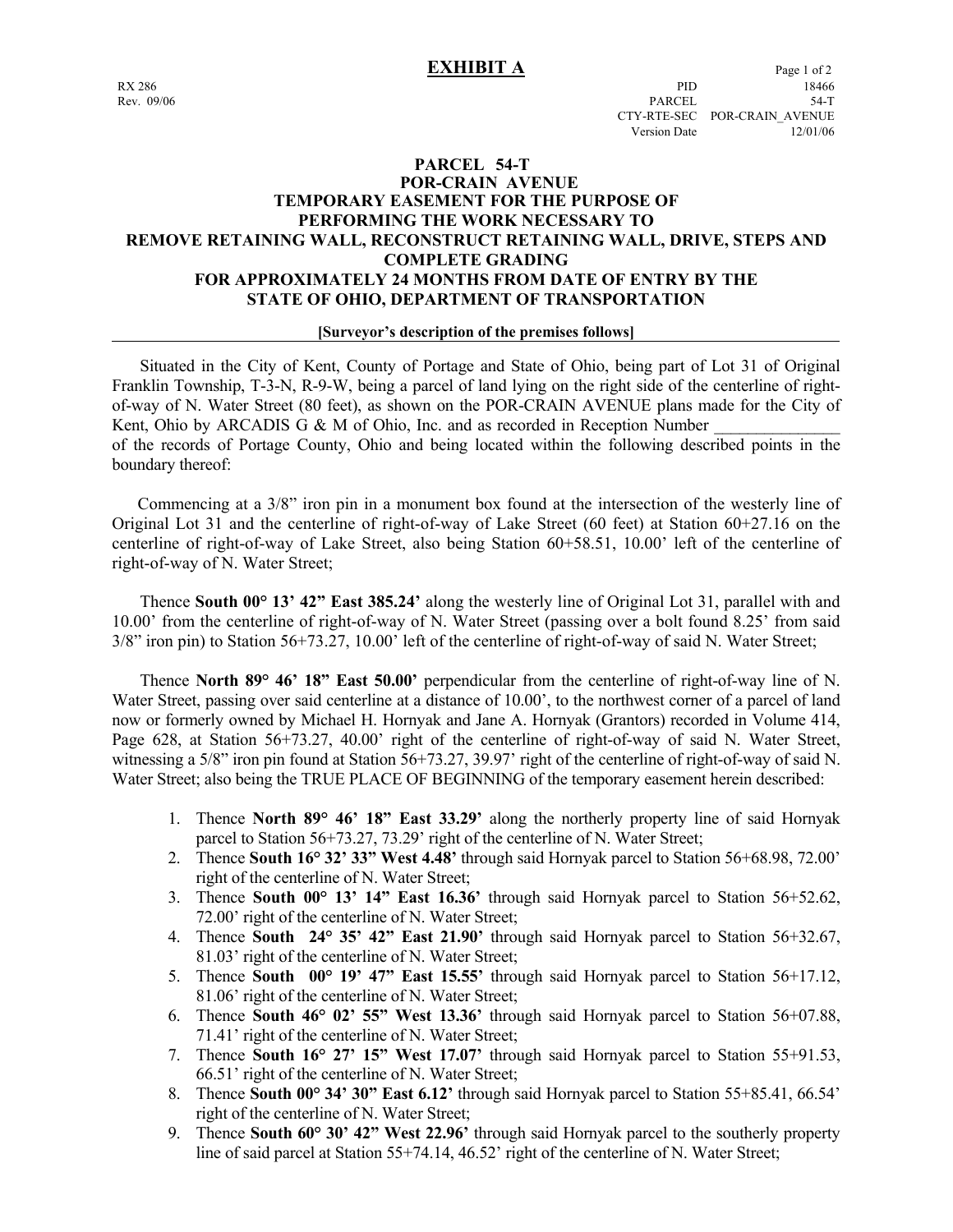- 10. Thence **North 89° 52' 34" West 6.52'** along the southerly property line of said Hornyak parcel to the easterly right-of-way line of N. Water Street to Station 55+74.19, 40.00' right of the centerline of N. Water Street;
- 11. Thence **North 00° 13' 42" West 99.03'** along the easterly right-of-way line of N. Water Street to the TRUE PLACE OF BEGINNING.

 The above described parcel contains 3186 square feet of land, which includes 0 square feet in the present road occupied, resulting in a net take of 1759 square feet of land of which is contained within Portage County Auditor's Permanent Parcel Number 170312200215 and 1427 square feet of land of which is contained within Permanent Parcel Number 170312200216 and subject to all legal highways and easements of record.

 This description was prepared by Angela M. Metz, E.I. in December 2006 under the direct supervision of Charles A. Hauber, Registered Surveyor Number 8034 and is based on a field survey performed by Finkbeiner, Pettis & Strout, Inc. (now known as ARCADIS G & M of Ohio, Inc.) in 2004 under the direction and supervision of Michael E. Durbin, Registered Surveyor Number 7528.

Bearings in this description are based on the Ohio Coordinate System, NAD83(86), North Zone.

 The stations referred to herein are from the centerlines of right-of-way of N. Water Street and Lake Street as found on the City of Kent Right-of-Way Plan POR-CRAIN AVENUE.

 Iron pins set in the above description are 5/8 inch diameter by 30 inch long rebars with a plastic cap stamped "HAUBER 8034" or a drill hole set depending upon the nature of the material that is present at each corner after construction.

It is understood the area of land above described contains 3186 square feet, more or less.

Grantor claims title by instrument(s) of record in Volume 414, Page 628 of the records of Portage County.

This instrument prepared by ARCADIS G & M of Ohio, Inc. for the City of Kent, Ohio.

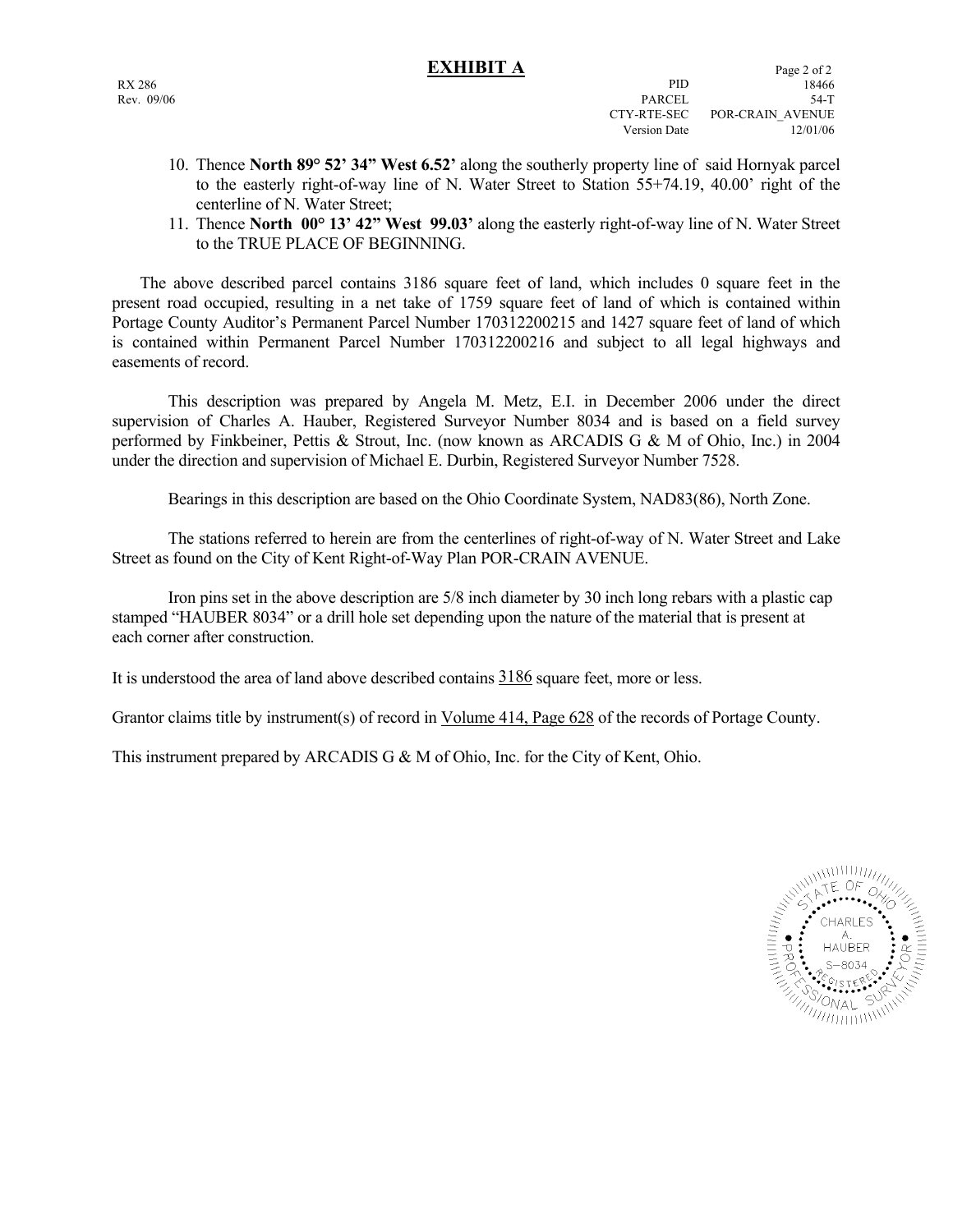# **TEMPORARY RIGHT OF WAY EASEMENT**

KNOW ALL MEN BY THESE PRESENTS THAT: Michael A. Hornyak and Jane A. Hornyak, Husband and Wife, the Grantor(s) herein, in consideration of the sum of \$3,200.00, to be paid by the State of Ohio, Department of Transportation, in the name of and for the use of The Ohio Department of Transportation, the Grantee herein, does hereby grant, bargain, sell, convey and release to said Grantee, its successors and assigns, a temporary easement to exclusively occupy and use for the purposes mentioned in Exhibit "A" the following described real estate:

# PARCEL(S): 54 T POR-CRAIN AVENUE

SEE EXHIBIT " A " ATTACHED HERETO AND BY THIS REFERENCE MADE A PART HEREOF Prior Instrument Reference : O. R. 414, Page 628, Portage County Recorder's Office.

To have and to hold said temporary easement, for the aforesaid purposes and for the anticipated period of time described below, unto the Grantee, its successors and assigns forever.

The duration of the temporary easement herein granted to the Grantee is 24 months immediately following the date on which the work described above is first commenced by the Grantee, or its duly authorized employees, agents, and contractors.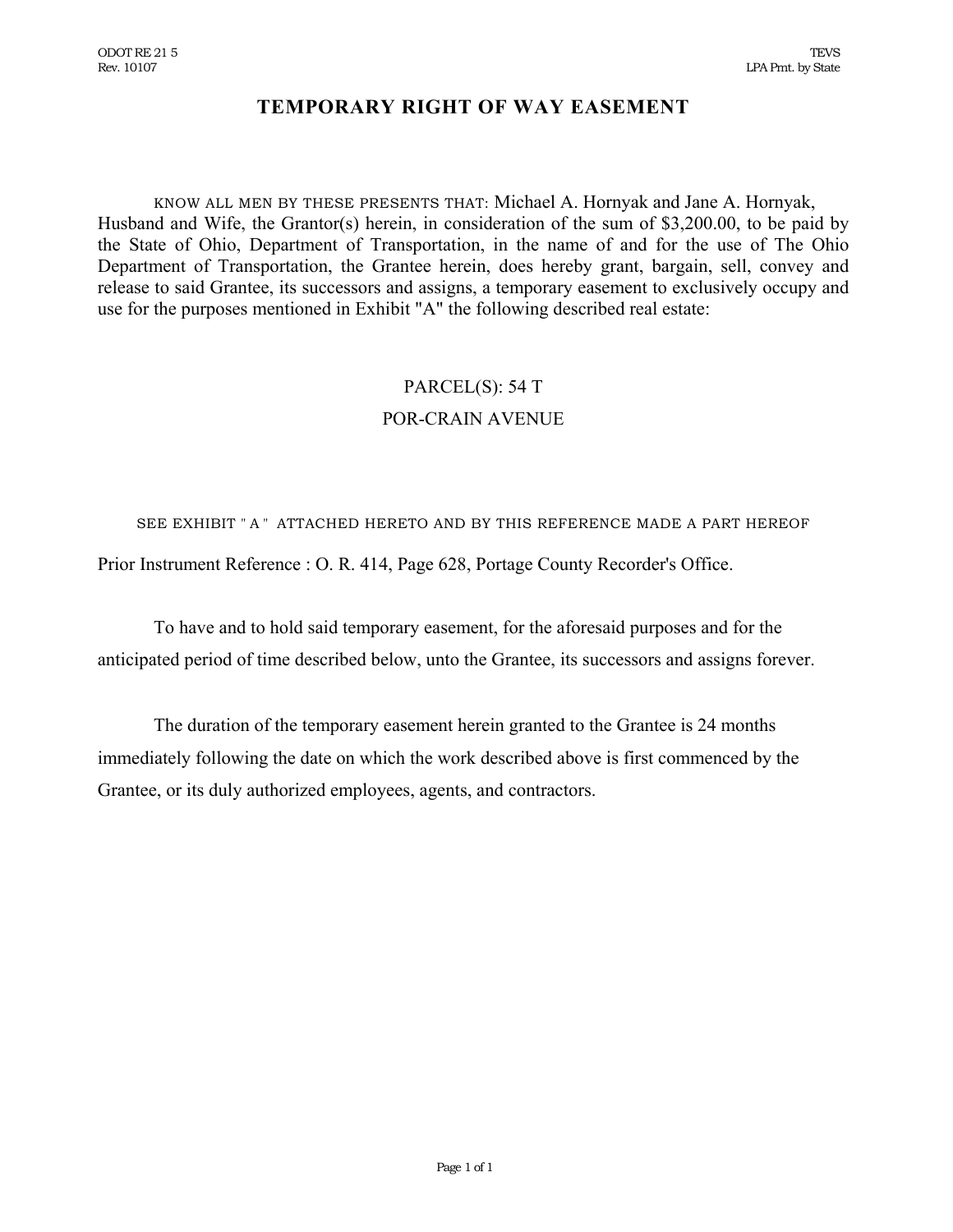Joint ACK for Instruments

RE 246-1 Rev. 05107

IN WITNESS WHEREOF Michael A. Hornyak and Jane A. Hornyak , Husband and Wife has hereunto set their hands on the 18th\_\_\_\_ day of April, 2008

Michael A. Hornyak, Husband

ane A. Hornyak, Wife

STATE OF OHIO, COUNTY OF Portage \_\_\_\_\_\_\_\_ *ss:* 

BE IT REMEMBERED, that on the 18th \_ day of April, 2008 before me the subscriber, a Notary Public in and f or said state and county, personally came the above named Michael A. Hornyak and Jane A. Hornyak , Husband and Wife who signed or acknowledged the signing of the foregoing instrument to be their voluntary acts and deeds. IN TESTIMONY WHEREOF, I have hereunto subscribed my name and affixed my official seal on

the day and year last aforesaid.

NOTARY PUBLIC My Commission expires:

This document was prepared by **or** for the State of Ohio, Department of Transportation, on forms approved by the Attorney General of Ohio.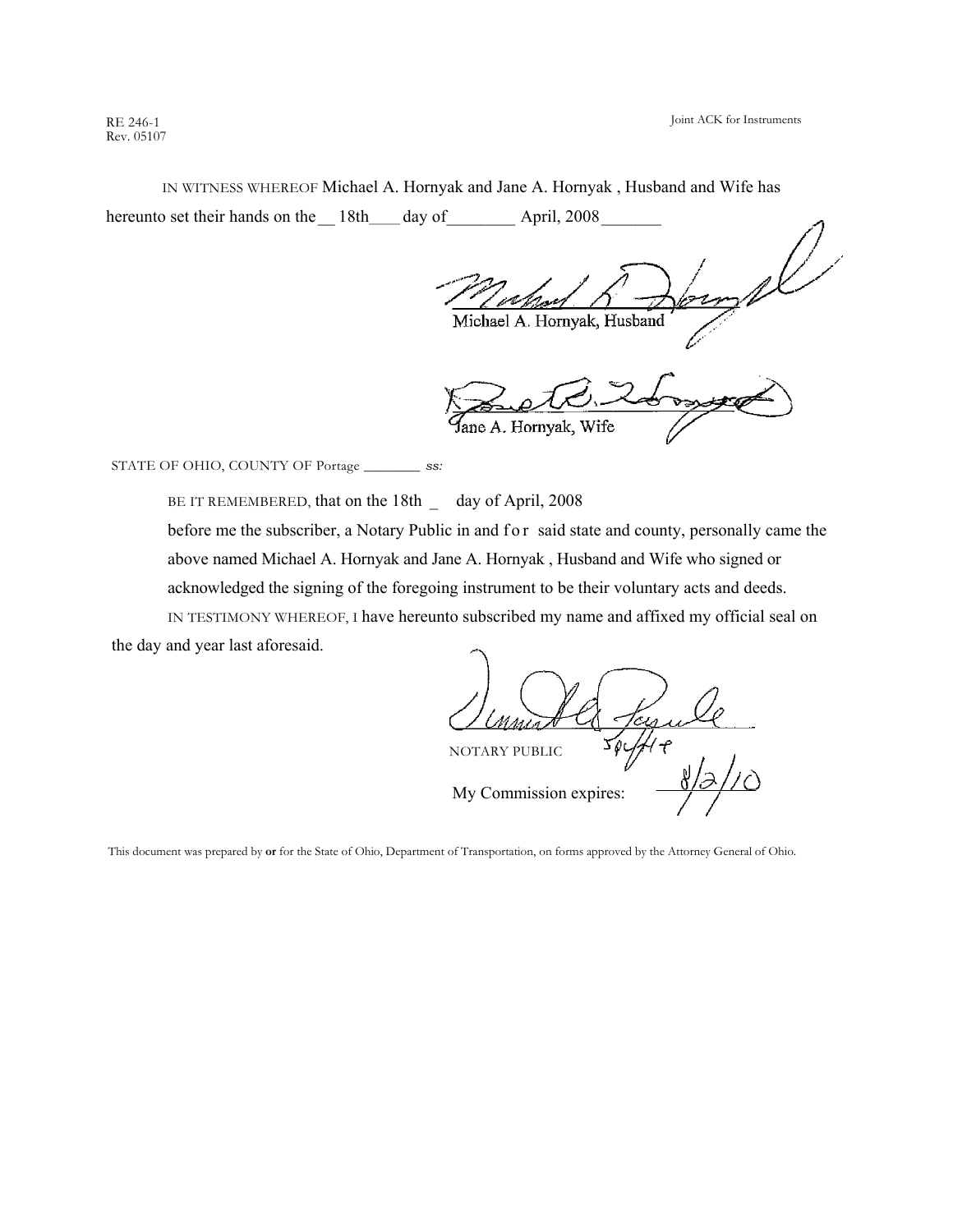# **TEMPORARY RIGHT OF WAY EASEMENT**

KNOW ALL MEN BY THESE PRESENTS THAT: Michael A. Hornyak and Jane A. Hornyak, Husband and Wife, the Grantor(s) herein, in consideration of the sum of \$3,200.00, to be paid by the State of Ohio, Department of Transportation, in the name of and for the use of The Ohio Department of Transportation, the Grantee herein, does hereby grant, bargain, sell, convey and release to said Grantee, its successors and assigns, a temporary easement to exclusively occupy and use for the purposes mentioned in Exhibit "A" the following described real estate:

# PARCEL(S): 54 T

#### POR-CRAIN AVENUE

## SEE EXHIBIT " A " ATTACHED HERETO AND BY THIS REFERENCE MADE A PART HEREOF

Prior Instrument Reference : O. R. 414, Page 628, Portage County Recorder's Office.

To have and to hold said temporary easement, for the aforesaid purposes and for the anticipated period of time described below, unto the Grantee, its successors and assigns forever.

The duration of the temporary easement herein granted to the Grantee is 24 months immediately following the date on which the work described above is first commenced by the Grantee, or its duly authorized employees, agents, and contractors.

Michael A. Hornyak, Husband

NOTARY PUBLIC My Commission expires:

IN WITNESS WHEREOF

Michael A. Hornyak and Jane A.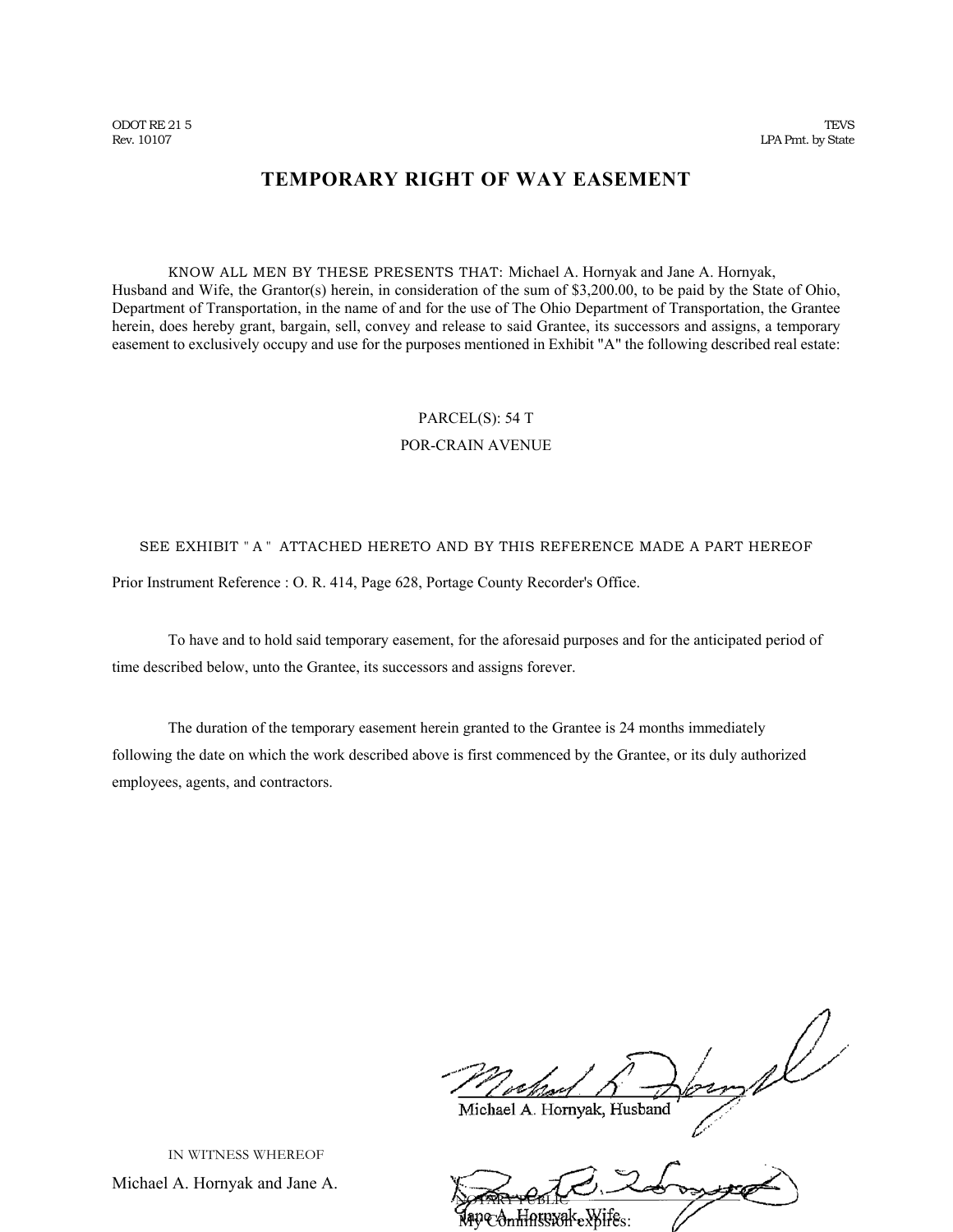Hornyak, Husband and Wife has hereunto set their hands on the 18th day of

\_\_\_\_\_\_\_\_\_\_\_\_\_\_\_\_\_\_\_\_\_\_\_\_\_\_April, 2008 \_\_\_\_\_\_\_\_\_\_\_

STATE OF OHIO, COUNTY OF Portage \_\_\_\_\_\_\_\_ *ss:* 

BE IT REMEMBERED, that on the 18th \_ day of April, 2008

before me the subscriber, a Notary Public in and f o r said state and county, personally came the above named Michael A. Hornyak and Jane A. Hornyak , Husband and Wife who signed or acknowledged the signing of the foregoing instrument to be their voluntary acts and deeds.

IN TESTIMONY WHEREOF, I have hereunto subscribed my name and affixed my official seal on the day and year last aforesaid.

Simmed la Jessuelle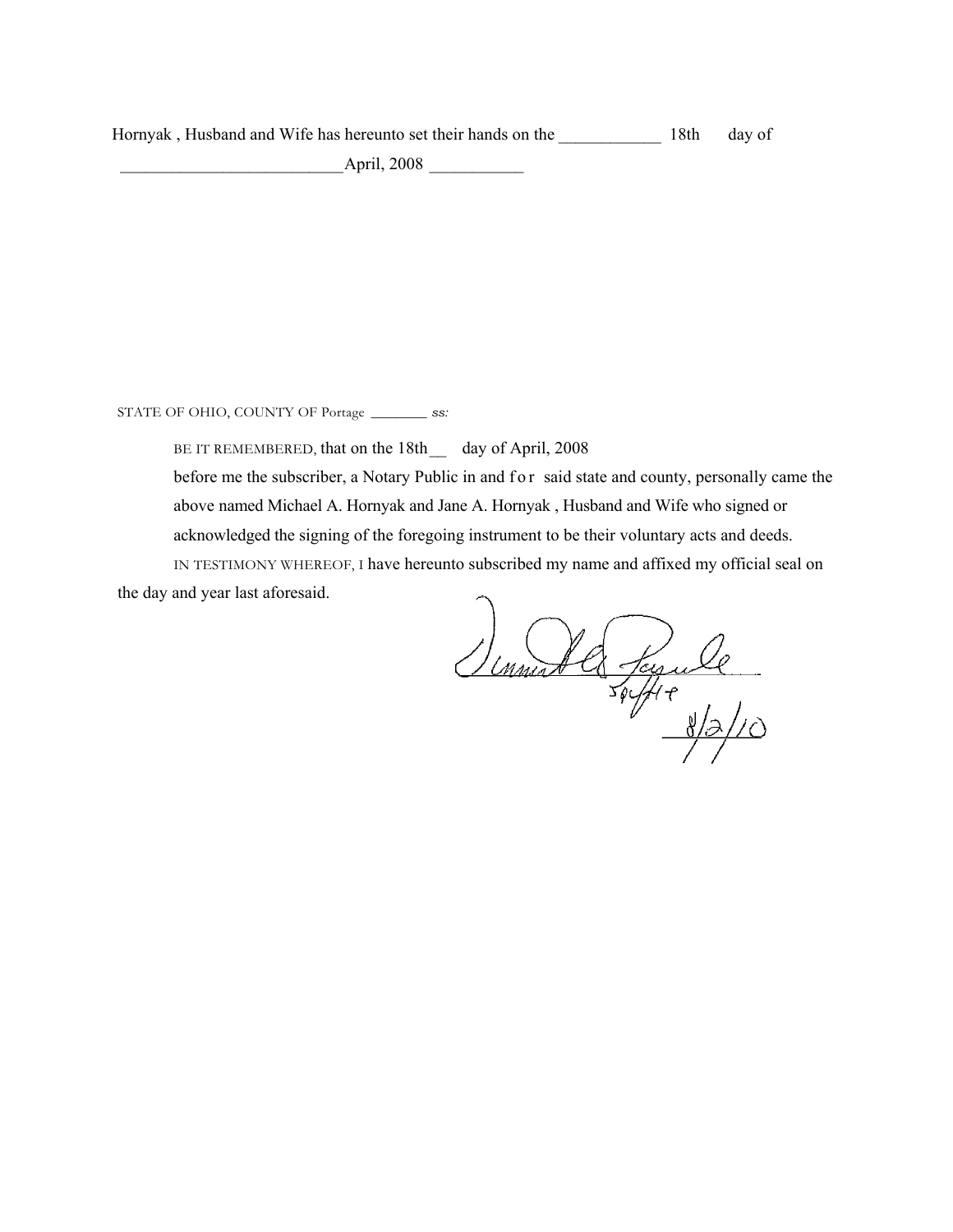## **PARCEL** Error! Reference source not found.Error! Error! Reference source not found. **TEMPORARY EASEMENT FOR THE PURPOSE OF PERFORMING THE WORK NECESSARY TO REMOVE RETAINING WALL, RECONSTRUCT RETAINING WALL, DRIVE, STEPS AND COMPLETE GRADING FOR APPROXIMATELY 24 MONTHS FROM DATE OF ENTRY BY THE STATE OF OHIO, DEPARTMENT OF TRANSPORTATION**

#### **[Surveyor's description of the premises follows]**

 Situated in the City of Kent, County of Portage and State of Ohio, being part of Lot 31 of Original Franklin Township, T-3-N, R-9-W, being a parcel of land lying on the right side of the centerline of rightof-way of N. Water Street (80 feet), as shown on the POR-CRAIN AVENUE plans made for the City of Kent, Ohio by ARCADIS G & M of Ohio, Inc. and as recorded in Reception Number

 of the records of Portage County, Ohio and being located within the following described points in the boundary thereof:

 Commencing at a 3/8" iron pin in a monument box found at the intersection of the westerly line of Original Lot 31 and the centerline of right-of-way of Lake Street (60 feet) at Station 60+27.16 on the centerline of right-of-way of Lake Street, also being Station 60+58.51, 10.00' left of the centerline of right-ofway of N. Water Street;

 Thence **South 00° 13' 42" East 385.24'** along the westerly line of Original Lot 31, parallel with and 10.00' from the centerline of right-of-way of N. Water Street (passing over a bolt found 8.25' from said 3/8" iron pin) to Station 56+73.27, 10.00' left of the centerline of right-of-way of said N. Water Street;

Thence **North 89° 46' 18" East 50.00'** perpendicular from the centerline of right-of-way line of N. Water Street, passing over said centerline at a distance of 10.00', to the northwest corner of a parcel of land now or formerly owned by Michael H. Hornyak and Jane A. Hornyak (Grantors) recorded in Volume 414, Page 628, at Station 56+73.27, 40.00' right of the centerline of right-of-way of said N. Water Street, witnessing a 5/8" iron pin found at Station 56+73.27, 39.97' right of the centerline of rightof-way of said N. Water Street; also being the TRUE PLACE OF BEGINNING of the temporary easement herein described:

- 1. Thence **North 89° 46' 18" East 33.29'** along the northerly property line of said Hornyak parcel to Station 56+73.27, 73.29' right of the centerline of N. Water Street;
- 2. Thence **South 16° 32' 33" West 4.48'** through said Hornyak parcel to Station 56+68.98, 72.00' right of the centerline of N. Water Street;
- 3. Thence **South 00° 13' 14" East 16.36'** through said Hornyak parcel to Station 56+52.62, 72.00' right of the centerline of N. Water Street;
- 4. Thence **South 24° 35' 42" East 21.90'** through said Hornyak parcel to Station 56+32.67, 81.03' right of the centerline of N. Water Street;
- 5. Thence **South 00° 19' 47" East 15.55'** through said Hornyak parcel to Station 56+17.12, 81.06' right of the centerline of N. Water Street;
- 6. Thence **South 46° 02' 55" West 13.36'** through said Hornyak parcel to Station 56+07.88, 71.41' right of the centerline of N. Water Street;
- 7. Thence **South 16° 27' 15" West 17.07'** through said Hornyak parcel to Station 55+91.53, 66.51' right of the centerline of N. Water Street;
- 8. Thence **South 00° 34' 30" East 6.12'** through said Hornyak parcel to Station 55+85.41, 66.54' right of the centerline of N. Water Street;
- 9. Thence **South 60° 30' 42" West 22.96'** through said Hornyak parcel to the southerly property line of said parcel at Station 55+74.14, 46.52' right of the centerline of N. Water Street;
- 10. Thence **North 89° 52' 34" West 6.52'** along the southerly property line of said Hornyak parcel to